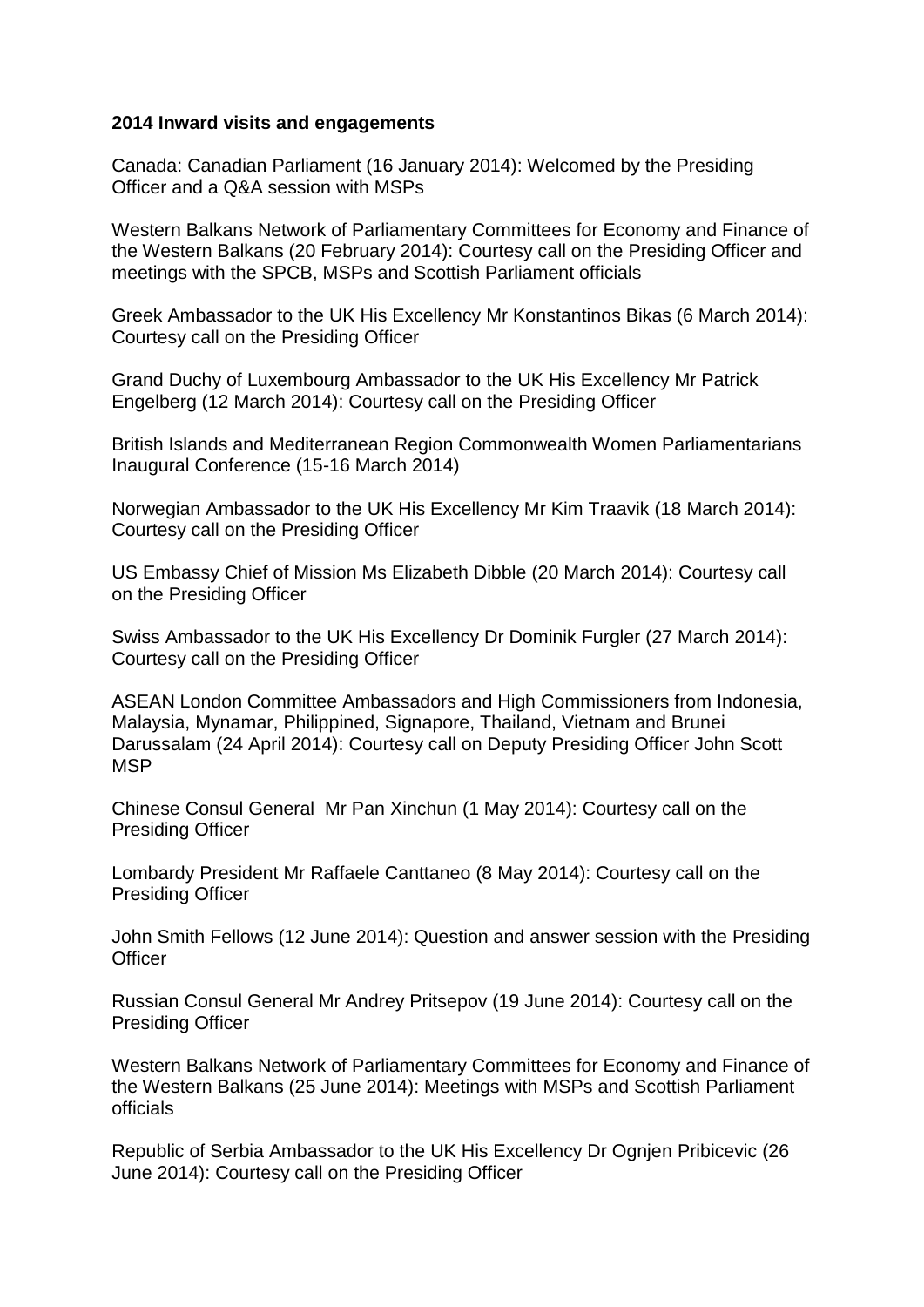Speaker of the National Assembly of Malawi the Rt Hon Richard Msowoya MP (8 August 2014): Courtesy call on the Presiding Officer

German Ambassador to the UK His Excellency Dr Peter Ammon (12 August 2014): Courtesy call on the Presiding Officer

Italian Consul General Mr Carlo Perotta (14 August 2014): Courtesy call on the Presiding Officer

Lord Smith of Kelvin (23 September 2014): Courtesy call on the Presiding Officer Italian Ambassador Pasquale Terracciano (9 October 2014): Courtesy call on the Presiding Officer

Republic of Hungary Ambassador to the UK His Excellency Mr Peter Szabadhegy (27 November 2014): Courtesy call on the Presiding Officer

Malawian Minister of Foreign Affairs and International Cooperation Dr George T Kaponda MP (2 December 2014): Courtesy call on the Presiding Officer 2014 Outward visits and engagements

Dublin: British Irish Parliamentary Assembly Plenary attended by Deputy Presiding Officer John Scott MSP, Willie Coffey MSP, Michael McMahon MSP, Alison McInnes MSP and Gordon MacDonald MSP (April 2014)

New York, Ottawa and Toronto: Presiding Officer led delegation to Scotland Week (April 2014)

Cardiff: Commonwealth Parliamentary Association 44th British Islands and Mediterranean Region Annual Conference attended by Patricia Ferguson MSP, Tavish Scott MSP, Margaret Mitchell MSP and Sandra White MSP (May 2014)

Ottawa: Commonwealth Parliamentary Association Ottawa Seminar attended by Margaret McDougall MSP (June 2014)

Auschwitz: Deputy Presiding Officer Elaine Smith MSP particpation in Holocaust Educational Trust Lessons from Auschwitz schools visit to Auschwitz and Birkenau (September 2014)

Tanzania: Commonwealth Parliamentary Association Parliamentary Seminar attended by Kenneth Gibson MSP (May 2014)

Flanders: Deputy Presiding Officer John Scott MSP attendance, at invitation of the Flemish Parliament, at World War I commemorative events (October 2014)

Ashford, Kent: 49th British Irish Parliamentary Assembly Plenary attended by Deputy Presiding Officer John Scott MSP, Willie Coffey MSP, Michael McMahon MSP, James Dornan MSP and Gordon MacDonald MSP (October 2014)

Cameroon: Commonwealth Parliamentary Association 60th Plenary Conference attended by Patricia Ferguson MSP, Tavish Scott MSP (October 2014)